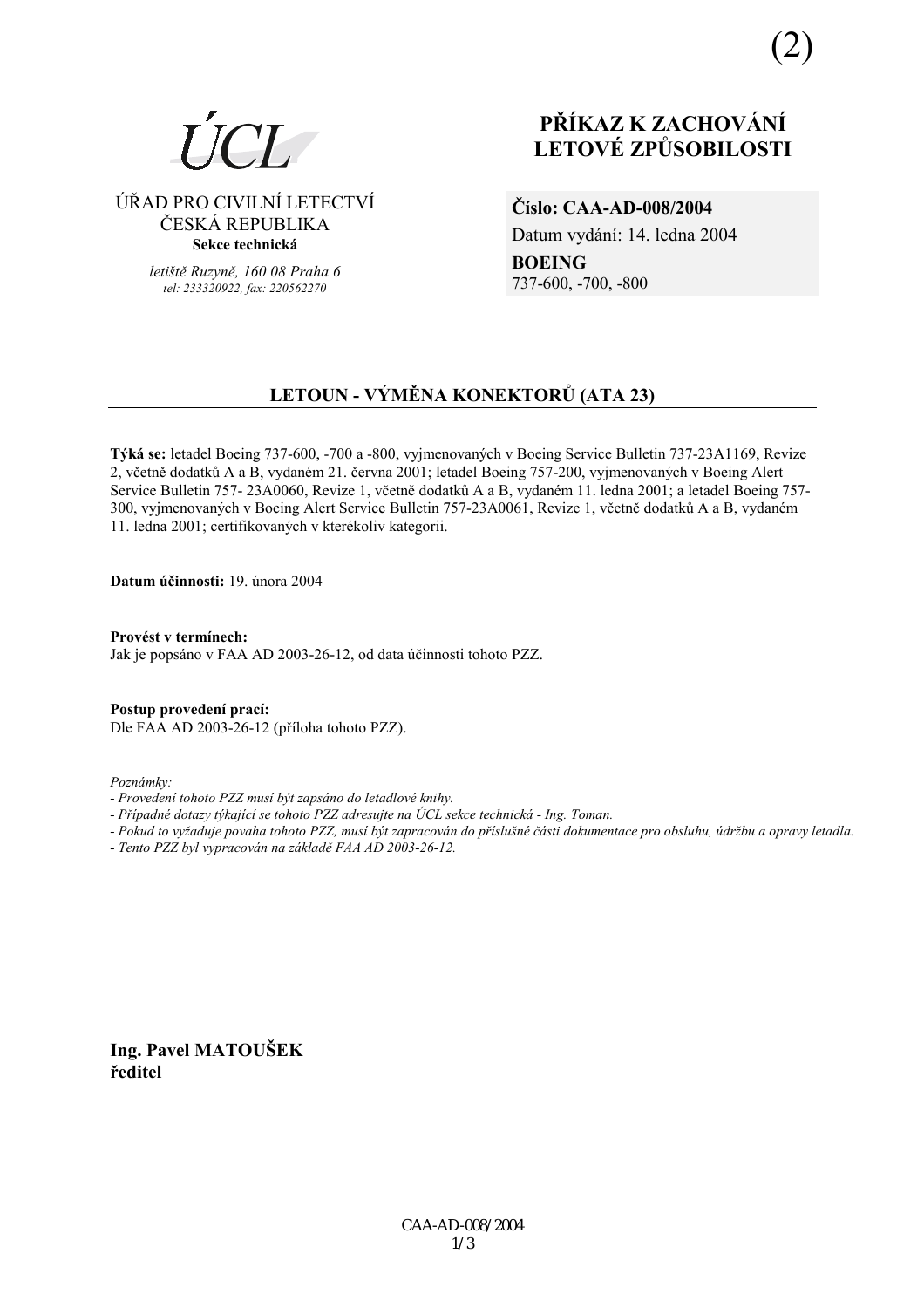#### **2003-26-12 Boeing**: Amendment 39-13411. Docket 2001-NM-374-AD.

*Applicability*: Model 737-600, -700, and -800 series airplanes, as listed in Boeing Service Bulletin 737-23A1169, Revision 2, including Appendices A and B, dated June 21, 2001; Model 757-200 series airplanes, as listed in Boeing Alert Service Bulletin 757- 23A0060, Revision 1, including Appendices A and B, dated January 11, 2001; and Model 757-300 series airplanes, as listed in Boeing Alert Service Bulletin 757-23A0061, Revision 1, including Appendices A and B, dated January 11, 2001; certificated in any category.

**Note 1**: This AD applies to each airplane identified in the preceding applicability provision, regardless of whether it has been modified, altered, or repaired in the area subject to the requirements of this AD. For airplanes that have been modified, altered, or repaired so that the performance of the requirements of this AD is affected, the owner/operator must request approval for an alternative method of compliance in accordance with paragraph (d) of this AD. The request should include an assessment of the effect of the modification, alteration, or repair on the unsafe condition addressed by this AD; and, if the unsafe condition has not been eliminated, the request should include specific proposed actions to address it.

*Compliance*: Required as indicated, unless accomplished previously.

To prevent a short circuit in a video distribution unit (VDU) connector and consequent arcing and damage to wiring within the connector, which could result in damage to adjacent systems or structure and possible smoke or fire in the airplane cabin, accomplish the following:

#### **Model 737-600, -700, and -800 Series Airplanes: Inspections and Follow- On Actions**

(a) For Model 737-600, -700, and -800 series airplanes: Within 18 months after the effective date of this AD, replace existing VDU connectors with new, improved connectors, and install a drip loop in the wiring at the new VDU connectors, per Part 2 of the Accomplishment Instructions of Boeing Service Bulletin 737-23A1169, Revision 2, including Appendices A and B, dated June 21, 2001.

#### **Model 757-200 and -300 Series Airplanes: Inspections and Follow-on Actions**

(b) For Model 757-200 and -300 series airplanes: Within 18 months after the effective date of this AD, replace existing VDU connectors with new, improved connectors, or with new wire assemblies (jumpers), as applicable, per Part 2 of the Accomplishment Instructions of Boeing Alert Service Bulletin 757- 23A0060, Revision 1, including Appendices A and B, dated January 11, 2001 (for Model 757-200 series airplanes); or Boeing Alert Service Bulletin 757-23A0061, Revision 1, including Appendices A and B, dated January 11, 2001 (for Model 757-300 series airplanes); as applicable.

#### **Part Installation**

(c) As of the effective date of this AD, no person shall install a VDU connector, part number CAMA11W1P, on any airplane.

#### **Alternative Methods of Compliance**

(d) An alternative method of compliance or adjustment of the compliance time that provides an acceptable level of safety may be used if approved by the Manager, Seattle Aircraft Certification Office (ACO), FAA. Operators shall submit their requests through an appropriate FAA Principal Maintenance Inspector, who may add comments and then send it to the Manager, Seattle ACO.

**Note 2**: Information concerning the existence of approved alternative methods of compliance with this AD, if any, may be obtained from the Seattle ACO.

#### **Special Flight Permits**

(e) Special flight permits may be issued in accordance with  $\S$ § 21.197 and 21.199 of the Federal Aviation Regulations (14 CFR 21.197 and 21.199) to operate the airplane to a location where the requirements of this AD can be accomplished.

#### **Incorporation by Reference**